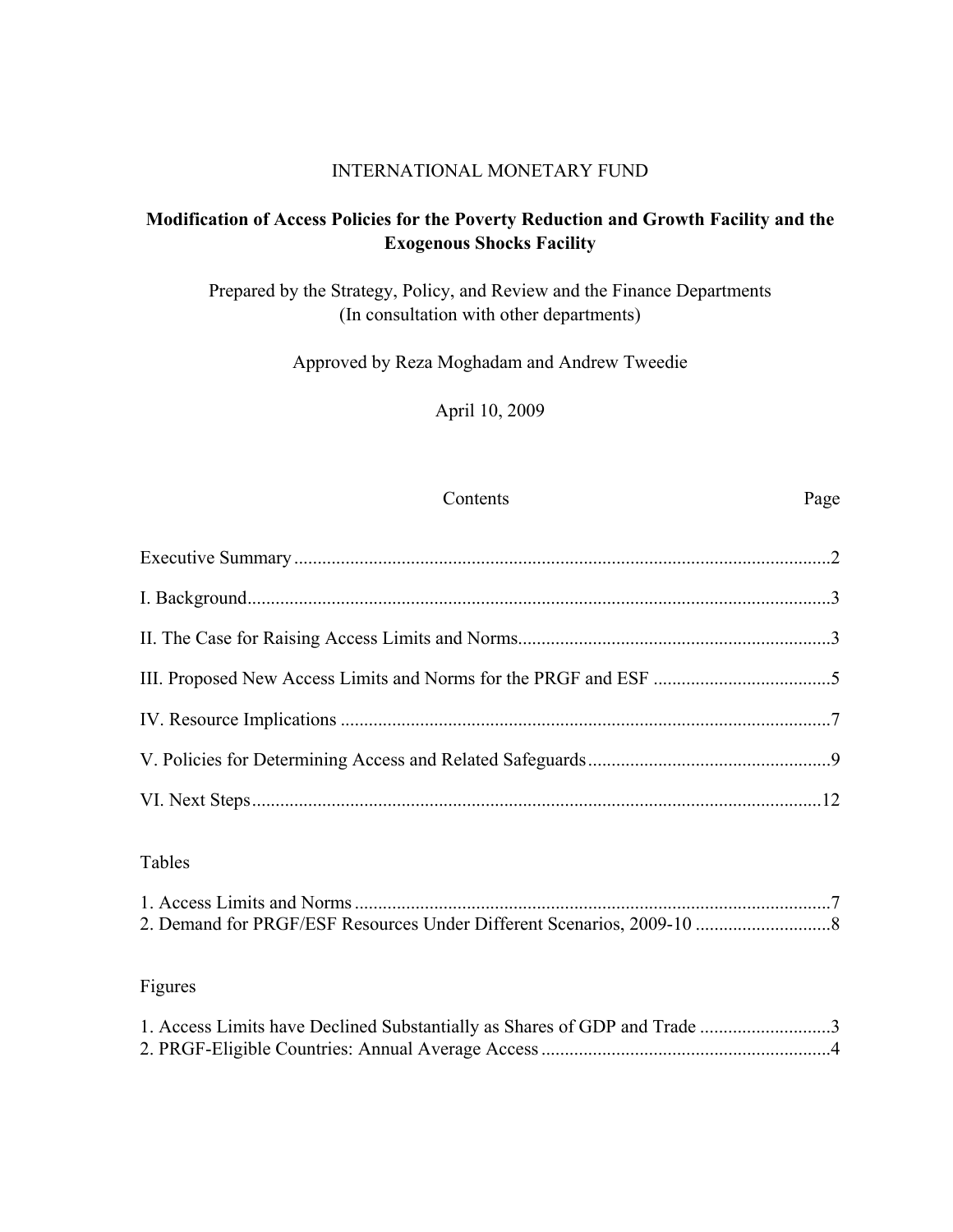#### **EXECUTIVE SUMMARY**

**The paper proposes a doubling of access limits on concessional lending to ensure that the Fund can respond effectively to the needs of low-income countries (LICs) severely affected by the current world economic downturn**. Pending adoption of broader reforms to the LIC facilities architecture, higher access limits under the Poverty Reduction and Growth Facility (PRGF) and Exogenous Shocks Facility-High-Access Component (ESF-HAC) would give the Fund greater flexibility in assisting LICs, which have become more exposed to global volatility over time. A doubling of access limits would restore them to their 1998 levels in percent of GDP and would be consistent with the approach taken in determining new access limits for General Resources Account (GRA) resources. It would also be in line with the projected doubling of medium-term demand for concessional resources.

**It is also proposed that most PRGF access norms be doubled.** Matching the increase in limits with a proportional increase in norms would help prevent an overly concentrated distribution of concessional financing and would be in line with recent trends, with actual access exceeding norms in most cases. For first- and second-time PRGF arrangements, a smaller increase may be appropriate to provide a more balanced increase in absolute terms.

**The proposed higher access limits and norms take into account resource constraints.**  They could raise demand to SDR 1.8–2.5 billion per year on average in 2009-10, from SDR 1.3–2.0 billion based on current policies. Existing PRGF-ESF subsidy resources appear sufficient to accommodate projected demand over the next two years, even assuming the doubling of access limits and norms. Options to generate the additional subsidies required to meet resource needs over the medium term will be presented in a forthcoming companion paper.

**Additional procedural safeguards are proposed to protect debt sustainability and resource availability.** Access should not be raised to a level that would pose serious risks to debt sustainability. This will require a careful assessment of debt vulnerabilities, in many cases with an updated Debt Sustainability Analysis (DSA). Early involvement of the Executive Board is proposed for high-access financing requests to allow for a timely appraisal of potential debt vulnerabilities, and help safeguard the Fund's concessional resources.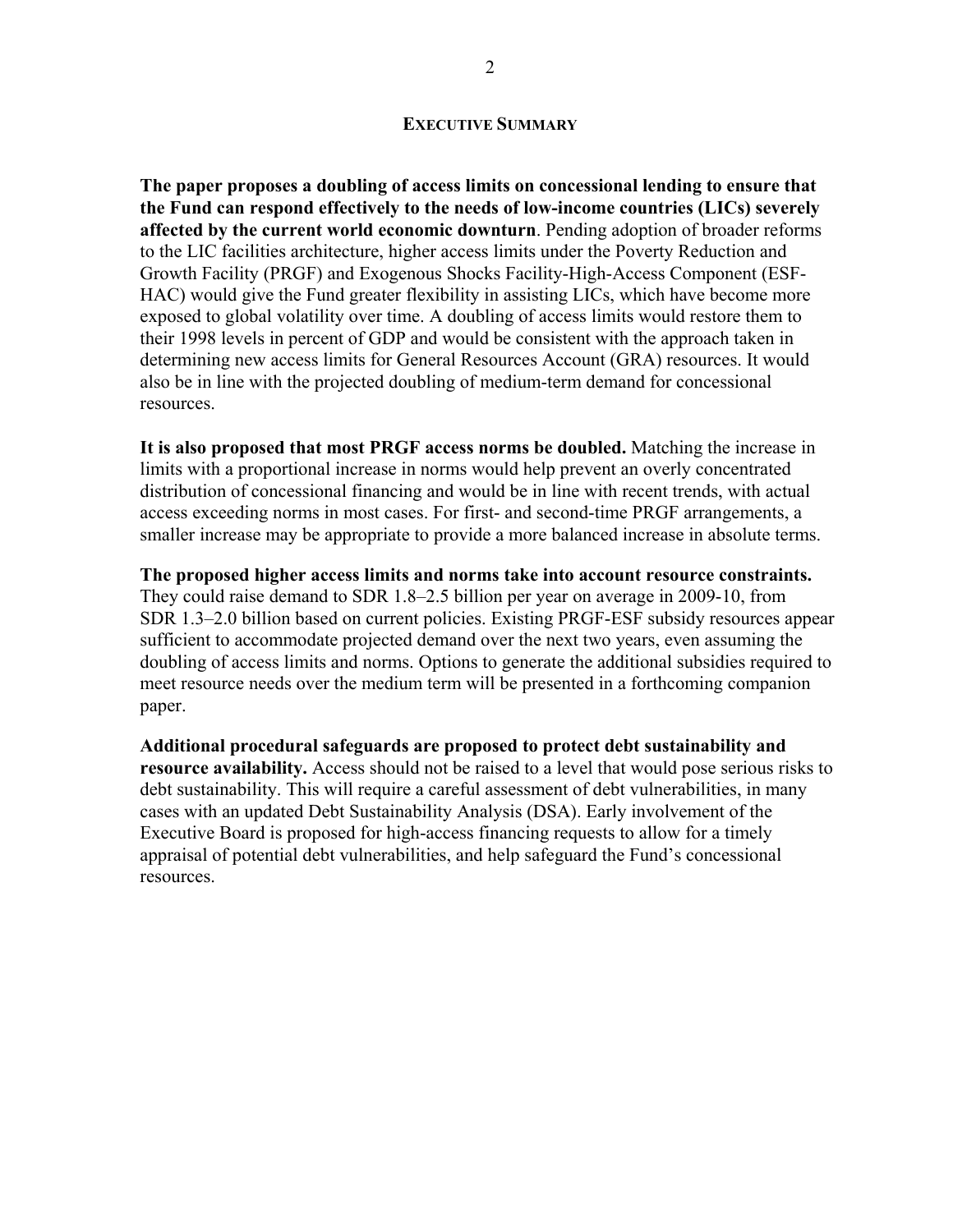#### **I. BACKGROUND**

1. **At the Board discussion of the Fund's Low-Income Country (LIC) facilities and financing framework on March 20, Executive Directors asked staff to prepare a proposal for higher access limits and norms for existing LIC facilities for consideration before the Spring Meetings.**<sup>1</sup> Most Directors favored urgent action to increase access limits and norms, with a number of Directors supporting a doubling. Some other Directors preferred a more cautious approach in light of the scarcity of the Fund's concessional resources and the temporary nature of the crisis-related increase in demand. More generally, Directors noted the importance of ensuring that actual program access in individual cases would be compatible with debt sustainability, especially for countries with a high risk of debt distress.

2. **An upfront increase in access limits and norms would enable the Fund to provide timely and effective assistance to those LICs that are hardest hit by the global crisis, pending adoption of a new facilities architecture.** A more comprehensive revision of access rules would be developed in the context of the envisaged broader reform of the Fund's LIC facilities, as set out in *The Fund's Facilities and Financing Framework for Low-Income Countries*.

#### **II. THE CASE FOR RAISING ACCESS LIMITS AND NORMS**

3. **The gradual erosion of Poverty Reduction and Growth Facility (PRGF) access limits and norms in relation to GDP and trade could hamper the Fund's ability to assist LICs effectively, especially in the near term as many are being hit hard by the global economic crisis** (Figure 1).As discussed in *The Fund's Facilities and Financing Framework for Low-Income Countries*, the relative decline partly reflects downward revisions to the access limits and partly the more rapid GDP and trade growth of eligible countries relative to quota increases.<sup>2</sup>

 $\overline{a}$ 





<sup>&</sup>lt;sup>1</sup> Access under the facilities for LICs is subject to access limits and access norms. Under both the PRGF and the Exogenous Shocks Facility's (ESF) high-access component (HAC), there are limits on access that can, however, be exceeded in exceptional circumstances. Access under the PRGF is also subject to an "exceptional" limit that can never be exceeded. The rapid access component (RAC) of the ESF also includes a hard cap that cannot be exceeded. Under the PRGF, actual access is generally expected to be in line with access norms—that represent neither an entitlement nor a maximum. These norms are tapered depending on the number of prior arrangements. For countries with limited balance of payments needs, a standardized low access level has been set.

 $2^2$  The maximum and exceptional limits on access were originally set at 250 and 350 percent of quota, respectively, when the Enhanced Structural Adjustment Facility (ESAF) Trust was established in 1987. The determination of the maximum limit was based on projections of members' financing needs and the amount of resources available. The limits have been reduced twice in the context of the  $9<sup>th</sup>$  and  $11<sup>th</sup>$  quota reviews in 1992 and 1999, respectively.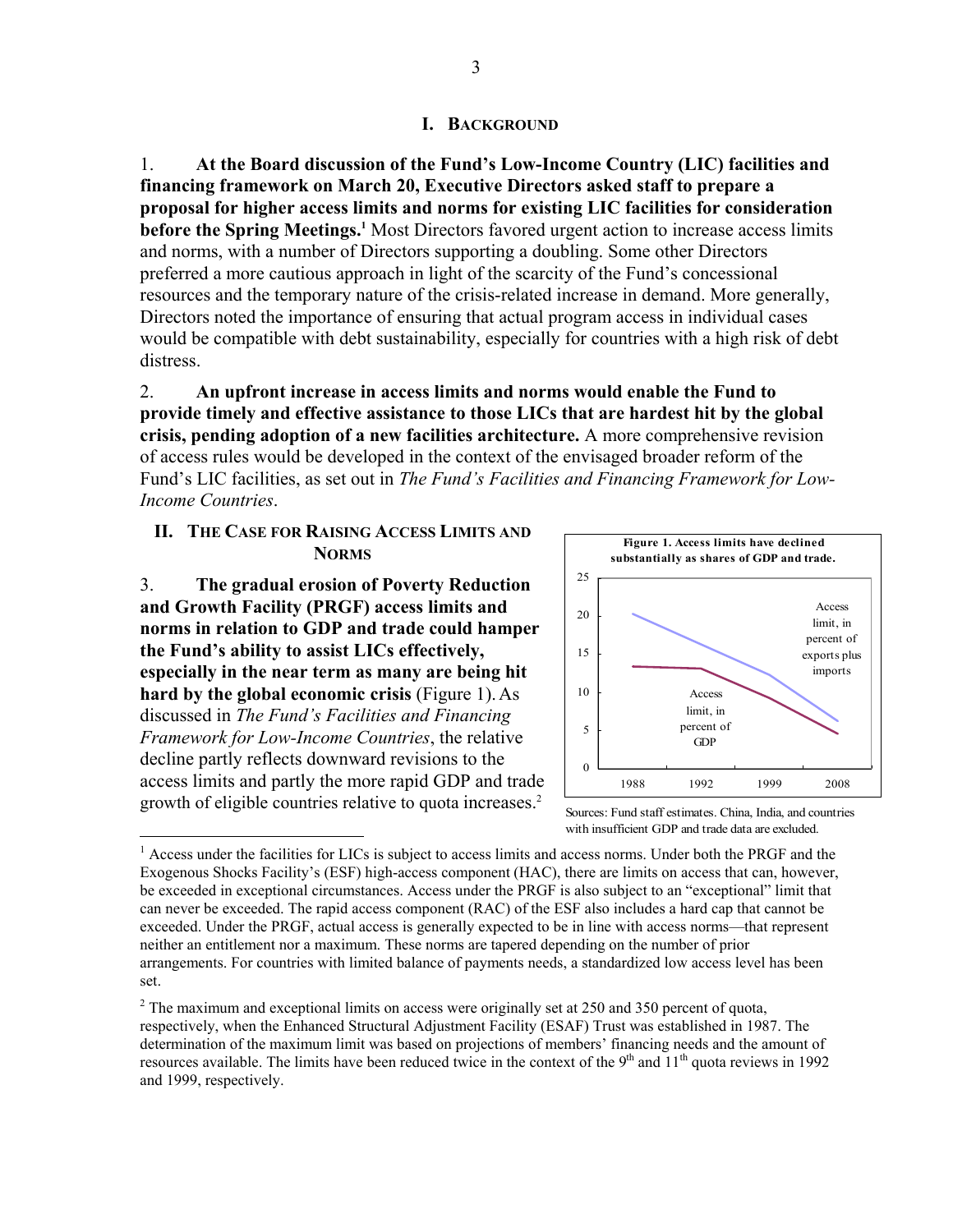Moreover, with the recent doubling of limits on General Resources Account (GRA) access,<sup>3</sup> the difference between PRGF and GRA access limits has widened sharply.

4. **Access has already been at the limits in a number of recent PRGF and ESF cases, and several LICs have requested GRA financing where their needs exceed the applicable limits of concessional facilities.**<sup>4</sup> Moreover, access has been above the relevant norm in 60 percent of existing PRGF arrangements, and several further such cases are expected in the near future. (Figure 2)



1/ Under current arrangements, excluding the ESF-RAC and standardized PRGF.

# 5. **Higher access limits and norms would allow greater flexibility in assisting LICs as most face a sharp deterioration in economic conditions and higher financing needs.**  The global economic crisis is likely to raise financing needs substantially in many countries, as highlighted in *The Implications of the Global Financial Crisis for Low-Income Countries*. A recent survey of mission chiefs (*The Fund's Facilities and Financing Framework for Low-Income Countries—Supplementary Information*) indicated that access limits and norms have either already become too restrictive or could become restrictive in the next three years for more than half of LICs. Higher access limits and norms would allow more effective Fund financial support in cases with large needs and would also reduce the risk that LICs resort to non-concessional financing, which may add to debt vulnerabilities.

1

<sup>3</sup> *Review of Access to Financing in the Credit Tranches and Under the Extended Fund Facility, and Overall Access Limits Under the General Resources Account*.

<sup>&</sup>lt;sup>4</sup> PRGF access was set at the maximum limit for Haiti and at the exceptional limit for Liberia (in the context of arrears clearance). Access under the ESF-HAC is at the limit for the Kyrgyz Republic and Malawi. Stand-By Arrangements (SBAs) for Pakistan, Mongolia, Armenia, and Georgia have access well above the PRGF limit.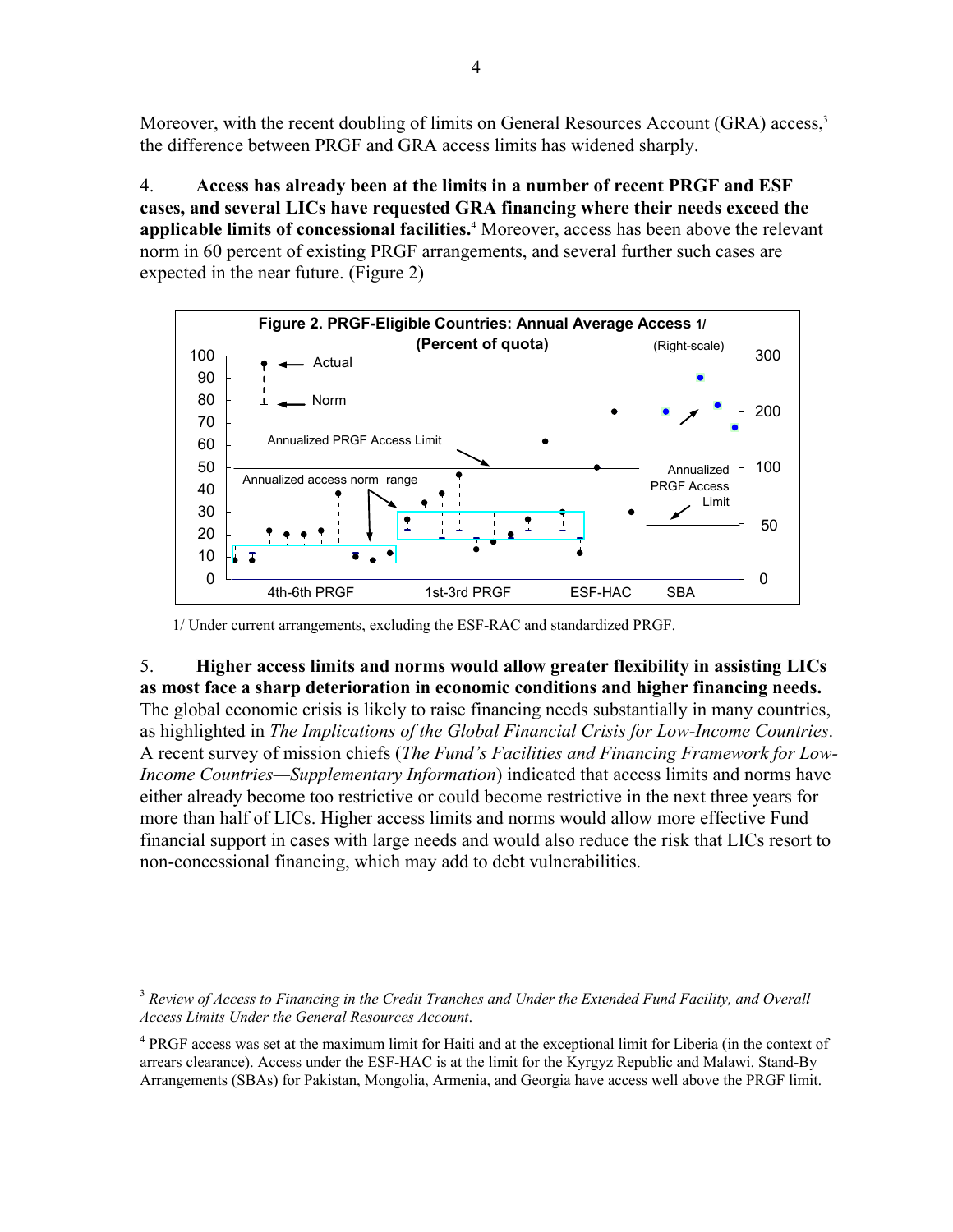## **III. PROPOSED NEW ACCESS LIMITS AND NORMS FOR THE PRGF AND ESF**

6. **Determining the appropriate level of access limits and norms requires balancing potential financing needs against resource constraints and other considerations.** As discussed below, higher access limits and norms can be expected to result in greater use of the Fund's concessional resources. While this may be appropriate in the context of rising financing needs, it will be important to maintain the incentive for LICs to seek financing from donors on more concessional terms and to avoid access levels that could lead to an excessive debt service burden.

## 7. **In light of the projected increase in demand and the decline in access levels relative to economic indicators, staff estimates that access limits and norms may need to be roughly doubled to meet potential financing needs.** Specifically:

- *Projected demand:* Over the medium term, demand for the Fund's concessional resources is projected to be around SDR 1.5 billion a year, roughly twice the level in 2008 (see *The Fund's Facilities and Financing Framework for Low-Income*  Countries).<sup>5</sup> In the near term, demand is likely to be higher, reflecting the fallout from the global economic crisis.
- *Erosion of effective access limits:* As noted above, access limits have been eroded over time, falling by just over half relative to GDP since the late 1990s. While gains on macroeconomic stabilization and debt relief might imply a reduced need for Fund financial support, there are factors working in the opposite direction, notably LICs' increased vulnerability to volatility in global growth and commodity prices, higher exposure to private sector financing, and, in some cases, an increasing likelihood of emerging market-type stress periods.

8. **The possibility of a general SDR allocation to all Fund members, as called for at the recent G20 Summit, does not materially alter this analysis.** Given the adverse impact of the global crisis on LICs and their very large gross financing requirements,<sup>6</sup> the envisaged SDR allocation could make an important contribution by helping LICs build an adequate reserve cushion without excessive recourse to more expensive debt (domestic or external). It could also be used as a bridge to a concessional Fund arrangement in case of urgent needs. Since use of the allocated SDRs for balance of payments purposes would incur interest costs

 $\overline{a}$  $<sup>5</sup>$  This projection is based on the estimated share of the Fund's concessional financing in LICs' projected gross</sup> financing requirements (GFR) for 2009-2013. The Fund's contribution to meeting LICs' GFR has averaged about 3 percent in the past, but has fallen to around  $1/4$  percent in recent years, reflecting favorable global conditions and availability of financing from other sources. Looking ahead, the Fund's contribution is expected to rise from the exceptionally low levels of the recent past, but remain below its long-run average, which was elevated by the high levels of Fund lending associated with macro-stabilization efforts in the 1990s.

 $6$  The one-time allocation proposed by the G20 would be equivalent to 77 percent of quota for all members. This would amount to about US\$19 billion for all LICs. Excluding India and the protracted arrears cases, the allocation would provide SDR 9 billion, compared to projected gross financing requirements of approximately SDR 500 billion through 2015 (see *The Fund's Facilities and Financing Framework for Low-Income Countries*, Table 6).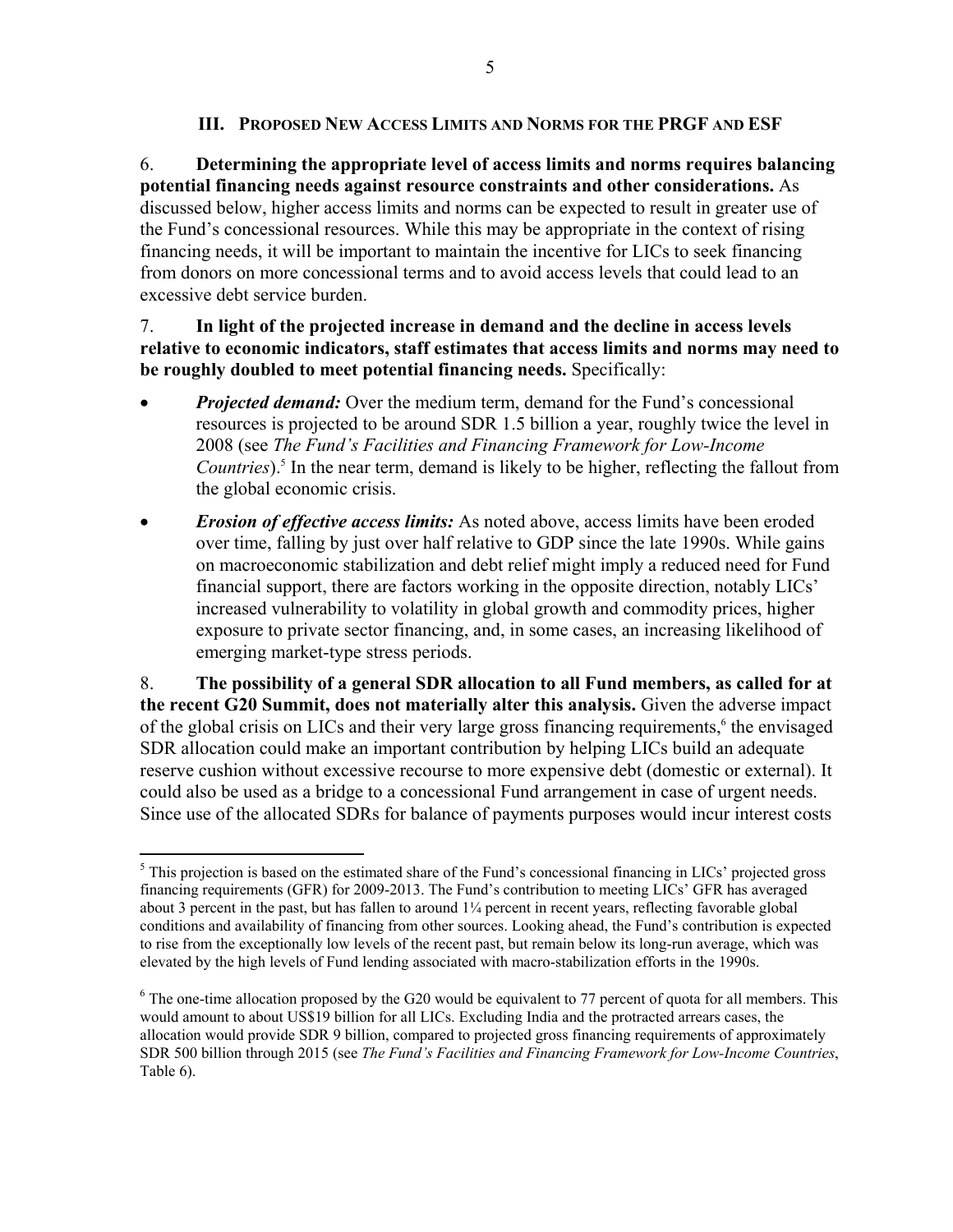at the SDR interest rate (and the rate is likely to rise in the future), the additional liquidity would not be a substitute for program-based concessional Fund financing, which would remain a more appropriate vehicle for smoothing adjustment toward a sustainable external position given the low-income levels and debt vulnerabilities of LICs.

9. **Resource and debt sustainability considerations also need to be taken into account.** As discussed in Section IV, available subsidy resources appear sufficient to accommodate a doubling of PRGF and ESF access limits and norms over the next two years, while additional loan resources would need to be mobilized promptly even without higher access limits and norms. Given the large uncertainties with demand projections, new safeguards may be necessary to address resource concerns. Moreover, it will be critical to strengthen the approach to determining access in individual cases, in particular for countries with moderate or higher risk of debt distress. Proposals on both topics are discussed in Section V.

10. **On balance and in light of the urgency arising from the global crisis, staff favors doubling PRGF and ESF-HAC access limits to ensure that the Fund can effectively respond to members' needs, pending adoption of a new LIC facilities architecture.** The proposed new limits are set out in Table 1. Such an increase would restore access limits in percent of GDP to their 1998 levels (at the time of the  $11<sup>th</sup>$  General Quota Review) and would be consistent with the approach taken in *Review of Access to Financing in the Credit Tranches and Under the Extended Fund Facility, and Overall Access Limits Under the General Resources Account* to determine new access limits for GRA resources. Annual average access limits for both the PRGF and the ESF-HAC would rise to about 100 percent of quota under this proposal. The doubling of limits ahead of the implementation of the envisaged new facilities architecture would help ensure that the Fund can provide timely and effective assistance to those countries that are hit hardest by the global crisis, and may help prevent a precipitous deterioration in economic conditions that could have long-lasting consequences and jeopardize the hard-won gains LICs have made on macroeconomic stabilization, growth, and poverty reduction.

11. **It is also proposed that PRGF access norms be doubled, although a smaller increase may be appropriate for first and second PRGF arrangements.** Matching the proposed doubling of access limits with a proportional increase in PRGF norms would reduce the risk that the distribution of total concessional financing is unduly tilted in favor of a few high-access users, which would leave fewer concessional resources available for members with potentially stronger policies. Moreover, the proposed increase in access norms would address the fact that actual access levels have surpassed relevant norms, often by significant margins, in over half of current PRGF arrangements. At the same time, it is proposed to raise access norms for first and second PRGF arrangements by a somewhat lower percentage to provide a more balanced increase in access norms (in percent of quota) across PRGF users.<sup>7</sup> Standardized access for low-access PRGFs should remain at 10 percent of quota to maintain its signaling function.

1

<sup>&</sup>lt;sup>7</sup> Under this proposal, norms would increase by between 25 and 60 percent of quota, depending on the number of prior ESAF/PRGF arrangements; if, instead, all norms were doubled, the range of increases would be 25– 90 percent.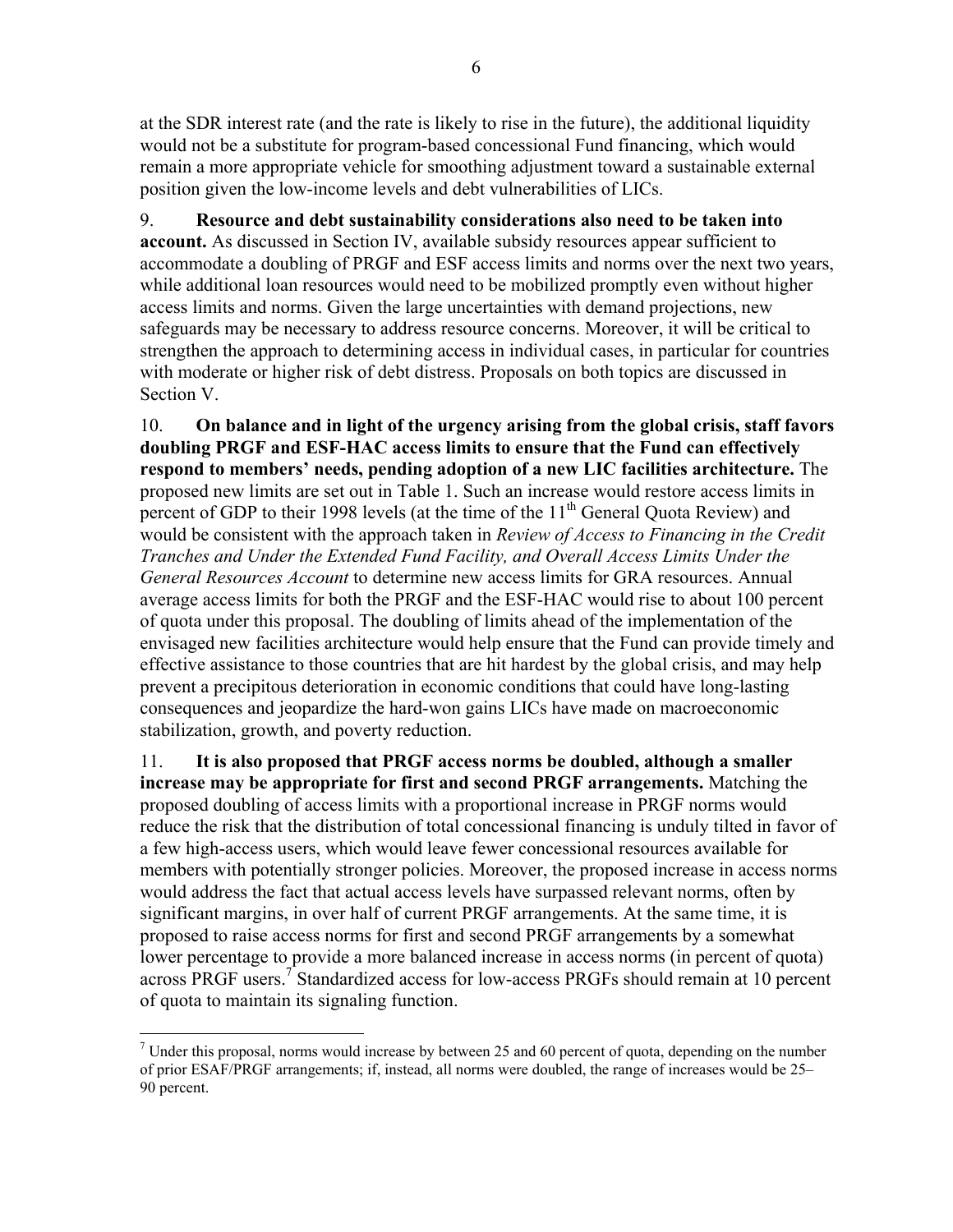12. **No changes are proposed for the ESF-RAC, Emergency Post-Conflict Assistance (EPCA), and Emergency Assistance for Natural Disasters (ENDA).** Access limits for the ESF-RAC should remain at 25 percent of quota, as this instrument can be used in cases where policies do not meet upper credit tranche policy standards. Similarly, no changes are proposed to emergency assistance for natural disasters and post-conflict situations (ENDA and EPCA), which apply to the whole membership, do not require policies that meet upper credit tranche standards, and were not amended in the context of the changes to GRA access policies.

|                         |                       | Memo item: |                |  |
|-------------------------|-----------------------|------------|----------------|--|
|                         | 2008                  | Revised    | Annual Average |  |
|                         | (In percent of quota) |            |                |  |
| <b>ESF</b>              |                       |            |                |  |
| Limits                  |                       |            |                |  |
| <b>HAC</b>              | 75                    | 150        | 1001/          |  |
| <b>RAC</b>              | 25                    | 25         | n/a            |  |
| <b>PRGF</b>             |                       |            |                |  |
| Caps                    |                       |            |                |  |
| Maximum access          | 140                   | 280        | 93             |  |
| Exceptional access      | 185                   | 370        | 123            |  |
| <b>Norms</b>            |                       |            |                |  |
| 1st-time users          | 90                    | 140        | 47             |  |
| 2nd-time users          | 65                    | 125        | 42             |  |
| 3rd-time users          | 55                    | 110        | 37             |  |
| 4th-time users          | 45                    | 90         | 30             |  |
| 5th-time users          | 35                    | 70         | 23             |  |
| 6th-time users          | 25                    | 50         | 17             |  |
| Standardized low access | 10                    | 10         | 3              |  |
| <b>ENDA</b>             | $25 - 50$             | 25-50      | n/a            |  |
| <b>EPCA</b>             | 25                    | 25         | 25             |  |
| <b>GRA</b>              |                       |            |                |  |
| Annual access           | 100                   | 200        | 200            |  |
| Cumulative access       | 300                   | 600        | n/a            |  |

#### **Table 1. Access Limits and Norms**

1/ Assumes ESF duration of 1.5 years, the midpoint of the 1-2 year range.

#### **IV. RESOURCE IMPLICATIONS**

13. **Based on current policies, demand for the Fund's concessional lending is projected to average SDR 1.3–2.0 billion a year in 2009–10 (***The Fund's Facilities and Financing Framework for Low-Income Countries***).** These projections reflect countryspecific information provided by area departments and the analysis of the impact of the crisis contained in *The Implications of the Global Financial Crisis for Low-Income Countries*, but do not explicitly take into account the impact of a potential increase in access norms and limits.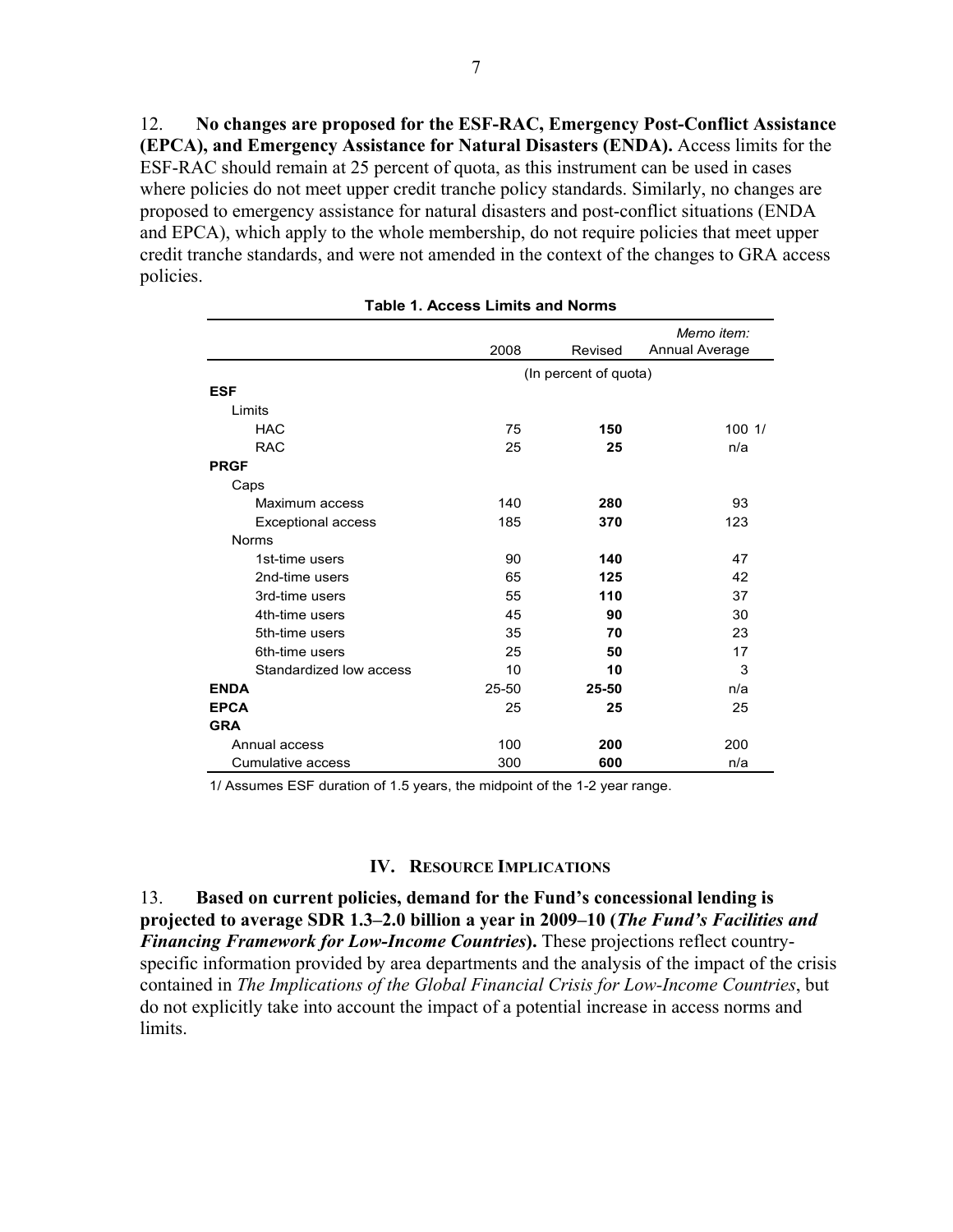14. **A doubling of PRGF and ESF-HAC access limits and norms could boost nearterm use to SDR 1.8–2.5 billion per year (Table 2).** The new demand range was derived using the same methodology as in *The Fund's Facilities and Financing Framework for Low-Income Countries*, with updated information received from area departments, while allowing for the doubling of access limits and norms:

- For the lower-bound estimate, Scenario 3 below assumes that (i) on average, half of current PRGF users would request augmentations, with those identified in *The Implications of the Global Financial Crisis for Low-Income Countries* as highly vulnerable requesting 30 percent of quota (twice the average size of the augmentations in 2008), and those that were not highly vulnerable requesting 15 percent of quota; (ii) access under new PRGF arrangements for highly vulnerable countries would be at the proposed new norms, while access for non-vulnerable countries would be 15 percent of quota lower than the proposed new norms and (iii) a few highly vulnerable countries would request access under the ESF-RAC.
- For the upper-bound estimate, Scenario 4 below assumes that (i) all current PRGF users request augmentations of 30 percent of quota; (ii) all countries that are expected to seek new PRGF arrangements request access at the proposed new norms, less prior access under the ESF-RAC where relevant.<sup>8</sup>

|                                          |                       | Normal Access* |                       |               | Doubling of Access |
|------------------------------------------|-----------------------|----------------|-----------------------|---------------|--------------------|
|                                          | Number<br>of requests |                | Scenario 1 Scenario 2 | Scenario<br>3 | Scenario<br>4      |
| augmentation<br>under current PRGF/ESF   |                       |                |                       |               |                    |
| arrangements                             | 22                    | 0.2            | 0.5                   | 0.3           | 0.7                |
| Highly vulnerable countries 1/           | 7                     | 0.1            | 0.3                   | 0.2           | 0.4                |
| <b>Others</b>                            | 15                    | 0.1            | 0.2                   | 0.1           | 0.4                |
| B. Expected requests for new<br>PRGF/ESF |                       |                |                       |               |                    |
| arrangements                             | 34                    | 2.5            | 3.6                   | 3.4           | 4.3                |
| Highly vulnerable countries 1/           | 18                    | 1.6            | 2.6                   | 2.1           | 2.7                |
| <b>Others</b>                            | 16                    | 0.9            | 1.0                   | 1.3           | 1.6                |
| Total                                    | 56                    | 2.7            | 4.0                   | 3.7           | 5.0                |
| <b>Annual level</b>                      |                       | 1.3            | 2.0                   | 1.8           | 2.5                |

Table 2. Demand for PRGF/ESF Resources Under Different Scenarios, 2009-10 (In billions of SDRs)

Source: Staff estimates.

 $\overline{a}$ 

1/ The list of countries identified as highly vulnerable to the current global crisis is provided in *"The Implications of the Global Financial Crisis for Low-Income Countries"* . However, several of the countries identified as highly vulnerable are not expected to request concessional resources either because they have arrears to the Fund or they are expected to request assistance from the GRA.

<sup>&</sup>lt;sup>8</sup> The relatively moderate increase in the upper bound reflects the fact that the original upper bound already allowed for a substantial deviation of access from previous norms.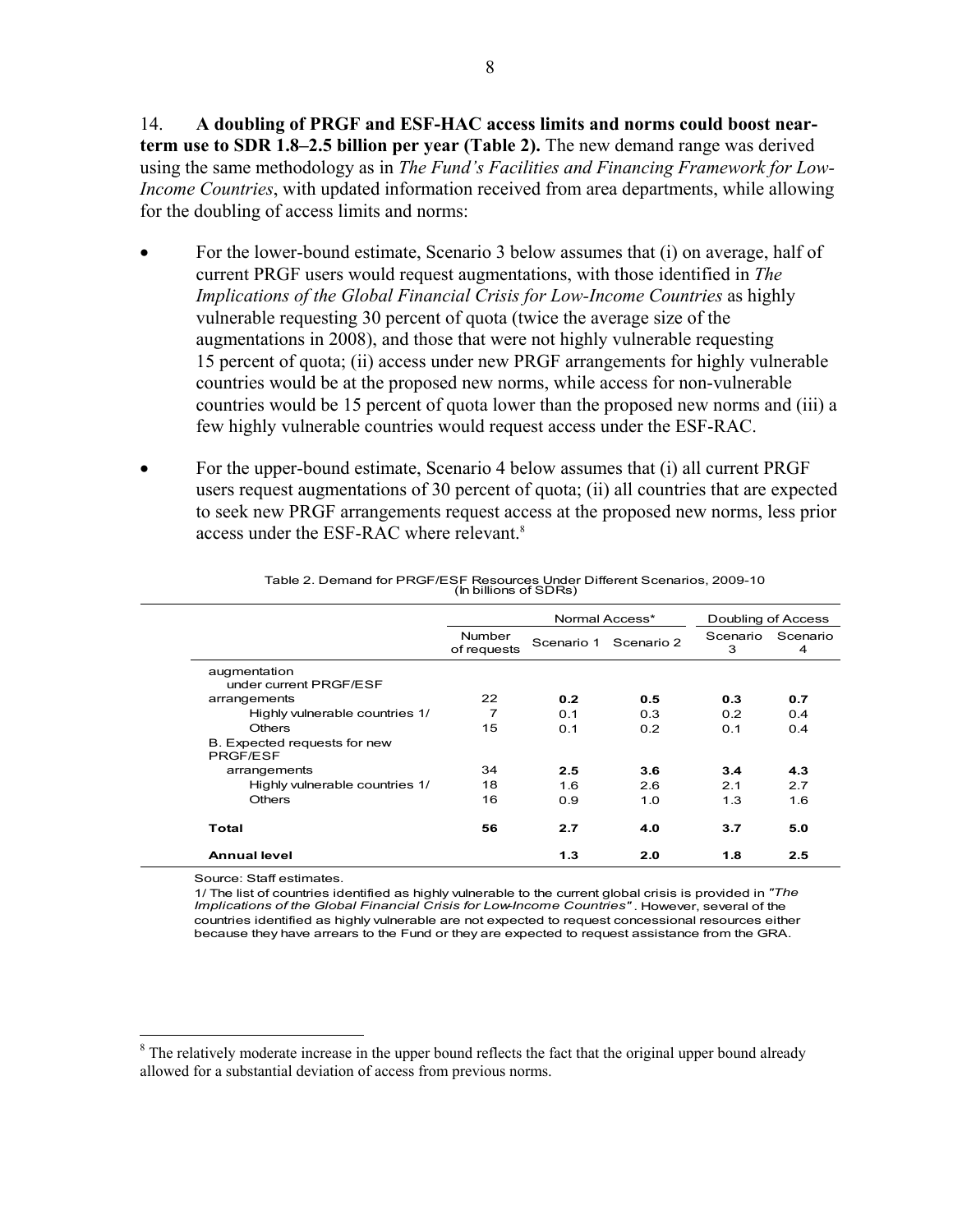15. **Assuming actual demand falls between these upper and lower bounds, a reasonable central estimate for near-term use of PRGF-ESF resources would be an average of SDR 2 billion per year over the next two years.** This would be consistent with the G-20 communiqué of April 2, 2009, which called on the Fund to provide US\$6 billion (SDR 4 billion) in additional concessional financing over the next 2–3 years.

16. **Existing PRGF-ESF subsidy resources appear sufficient to accommodate the proposed increase in PRGF and ESF access limits and norms for the next two years, but additional loan resources will need to be mobilized soon.** As discussed in *The Fund's Facilities and Financing Framework for Low-Income Countries*, existing subsidy resources (about SDR 1 billion) could support new PRGF/ESF lending of about SDR 4.5 billion, covering roughly two years under the scenario with doubled access limits and norms. Available loan resources stood at SDR 2.5 billion at end-2008 (including commitments not yet received), and additional resources would need to be mobilized promptly.

17. **Additional subsidy resources will also need to be identified to cover mediumterm demand.** Based on the revised near-term demand projection (about SDR 2 billion a year) and staff's central projection for 2011–15 (of about SDR 1.5 billion a year), it is estimated that an additional SDR 0.7 billion (end-2008 NPV terms) in subsidy resources would be needed to supplement the resources available from the PRGF-ESF Reserve Account (*The Fund's Facilities and Financing Framework for Low-Income Countries*) through 2015. A forthcoming companion paper sets out options for mobilizing these additional subsidy resources, including additional resources from the agreed gold sales consistent with the new income model.

18. **There are significant uncertainties associated with these projections, especially given the volatile global environment.** While it is possible that demand may fall short of staff's central scenario, the risk of a stronger-than-expected impact of the global downturn, as well as the possibility of a greater-than-expected number of LICs with large quotas requesting financial assistance, imply upside risks to the projected demand range (both with and without doubling of access norms and limits) in the near term. Medium-term demand under new access limits and norms is even more difficult to project, as this would depend on a number of factors, including the implications of a possibly longer-lasting fallout from the global economic crisis on LICs and the potential creation of new LIC financing instruments. The proposed SDR allocation, if approved, would provide LICs with additional liquidity in case of larger-than-expected needs.

# **V. POLICIES FOR DETERMINING ACCESS AND RELATED SAFEGUARDS**

19. **While access norms provide useful guidance, actual access under PRGF arrangements will continue to be determined on the basis of a number of criteria that**  are specified in the PRGF-ESF Trust Instrument.<sup>9</sup> These criteria include (i) the member's

 $\overline{a}$ 

<sup>&</sup>lt;sup>9</sup> Access norms were designed to provide general guidance for access decisions, primarily in cases of repeated PRGF use, not ceilings (or floors) on access for specific arrangements. Accordingly, they have been applied flexibly.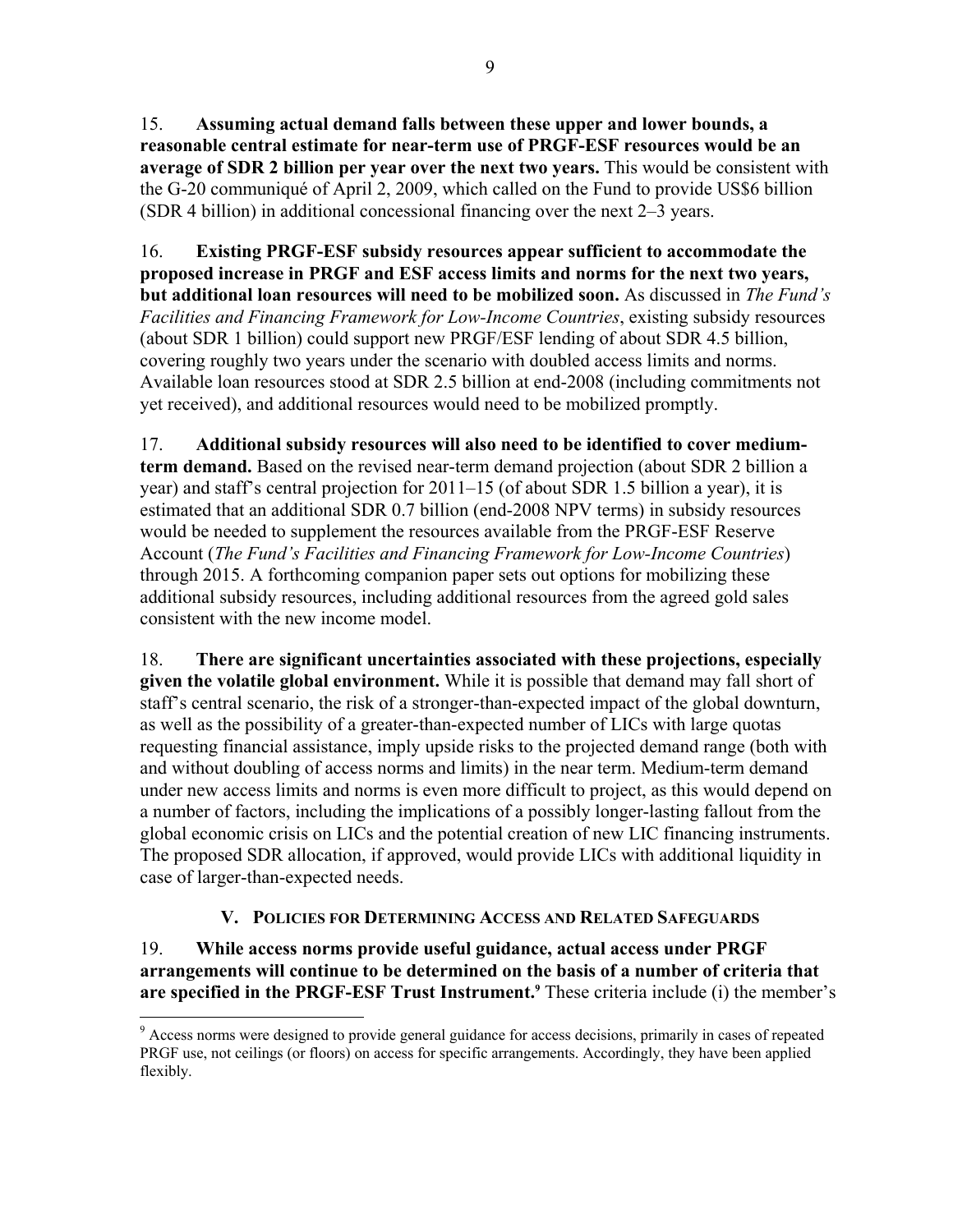balance of payments need, (ii) the strength of its program, and (iii) the amount of the member's outstanding use of Fund credit and its record of such use in the past. The criterion on strength of the member's adjustment program takes into account, inter alia, its ability to repay the Fund, and includes debt sustainability considerations. In most cases, where there are clear balance of payments needs and sufficiently strong policies, the access level is expected to be around the norm. In all cases, the staff report should continue to justify the proposed level of access for new PRGF arrangements and augmentations with reference to the above criteria. $10$ 

# 20. **The basic criteria for determining access under the ESF-HAC also remain unchanged.** Under the PRGF-ESF Trust Instrument, the level of access in any particular case would take into account: (i) the size and likely persistence of the shock, (ii) the member's balance of payments need, (iii) the strength of the member's adjustment program, (iv) the amount of outstanding Fund credit and the member's record of using Fund credit in the past, (v) the likelihood of additional donor assistance.<sup>11</sup>

21. **The revised access norms and access limits do not alter the existing policies and guidance on augmentations of existing PRGF or ESF arrangements for members facing increased balance of payments needs as a result of exogenous or other shocks.** In the context of the adverse impact of the global financial crisis on PRGF-eligible countries, it is expected that many will experience higher balance of payments needs than projected at the time existing arrangements were approved, which could justify augmentation of access. More generally, prospective access should be similar (on an annualized basis) for comparable country cases under new PRGF arrangements and under existing arrangements.

# **22. The proposed increase in access limits and norms will necessitate a careful assessment of the implications of Fund financing for debt sustainability and resource**

 $\overline{a}$ <sup>10</sup> Financing under the PRGF requires that a member has a "protracted balance of payments problem" at the time of approval of the arrangement; financing under the ESF requires that a member experiences a balance of payments need whose primary source is a sudden and exogenous shock. Augmentations can be provided in response to increased balance of payments needs or, in case of the PRGF, to support a strengthening of the program.

<sup>&</sup>lt;sup>11</sup> Capacity to repay was also included as an express criterion (rather than being subsumed under the strength of the adjustment program) when the RAC was added to the ESF. This criterion was meant to apply specifically to the RAC, to reflect the fact that RAC support could be provided outside of a traditional adjustment program. See *Proposed Reforms to the Exogenous Shocks Facility, Supplement 1*.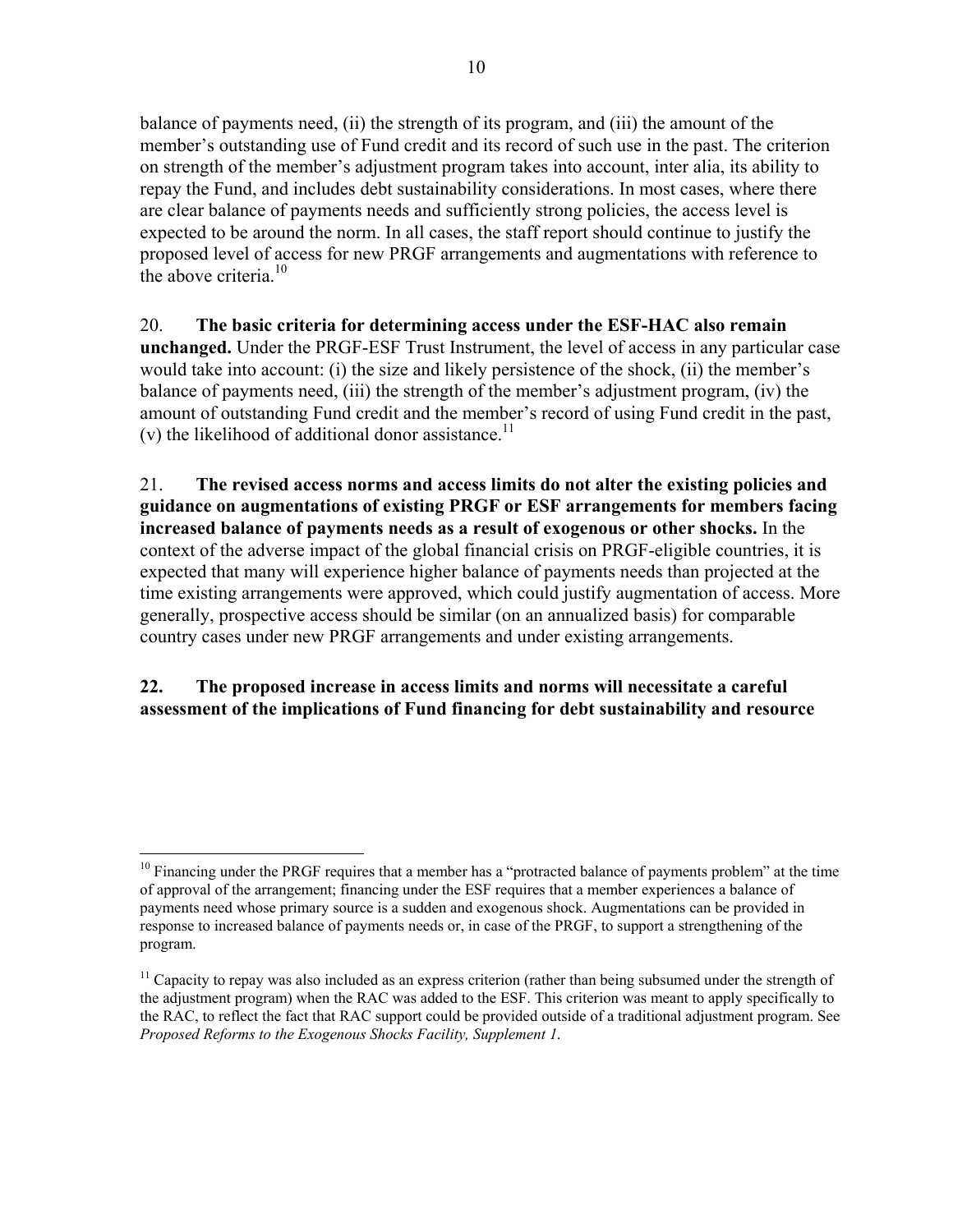**availability.** The degree of concessionality of Fund financing under the PRGF-ESF Trust is less than that of many other donors, which could raise concerns about debt vulnerabilities and the country's ability to repay the Fund in cases of high levels of access. Moreover, as discussed above, the increase in access limits and norms is likely to boost the use of the Fund's scarce concessional resources.

23. **To protect debt sustainability under the proposed access limits and norms, additional procedural safeguards are proposed for determining access in individual financing requests.** These procedures are aimed at ensuring that access is not raised to a level that would pose serious risks to debt sustainability, and hence to meeting the objectives of the program. To this end, the following strengthened procedures are proposed:

- For financing requests (new arrangements and augmentations) by countries with moderate or higher risk of debt distress, the staff report should assess debt vulnerabilities based on projected financing from all sources, including IMF disbursements. The depth of the analysis would depend on the degree of debt vulnerabilities and the share of Fund financing in total debt inflows. For new arrangements, an updated Debt Sustainability Analysis (DSA) is recommended, except when a recent DSA is available and the environment has not changed significantly.
- In cases where the most recent DSA indicates that the country is at a high risk of debt distress (or in debt distress) or where the proposed access level under a new arrangement (or a proposed augmentation of an existing arrangement) exceeds 40 percent of quota on an annualized basis, the relevant staff report should always be accompanied by an updated DSA and include a discussion of the implications of the proposed Fund financing.12

24. **The analysis of the implications of Fund lending on debt sustainability should take into account the unique role of the Fund's financial support.** In particular, while the DSA focuses on gross debt, Fund financing is often partly used to bolster international reserves, limiting the increase in net debt and thus the impact on debt vulnerabilities. Moreover, Fund financing often allows countries to limit borrowing from private domestic and external sources (which is often on less concessional terms), and may also reduce arrears accumulation or replace prior Fund credit (in particular, EPCA), which would limit the impact on total debt vulnerabilities. Conversely, while Fund financing should generally not crowd out financing that is available on more concessional terms, there may be a risk that it could reduce incentives for exploring new sources of such financing. These factors should generally be taken into account in the analysis proposed above.

<sup>&</sup>lt;u>.</u>  $12$  This analysis may take the form of either a joint Bank-Fund DSA, if one is scheduled, or a DSA update prepared by Fund staff that draws on a prior full joint DSA. For pre-completion point HIPC-eligible countries, the analysis of the implications of additional Fund financing should take into account the prospects for debt relief.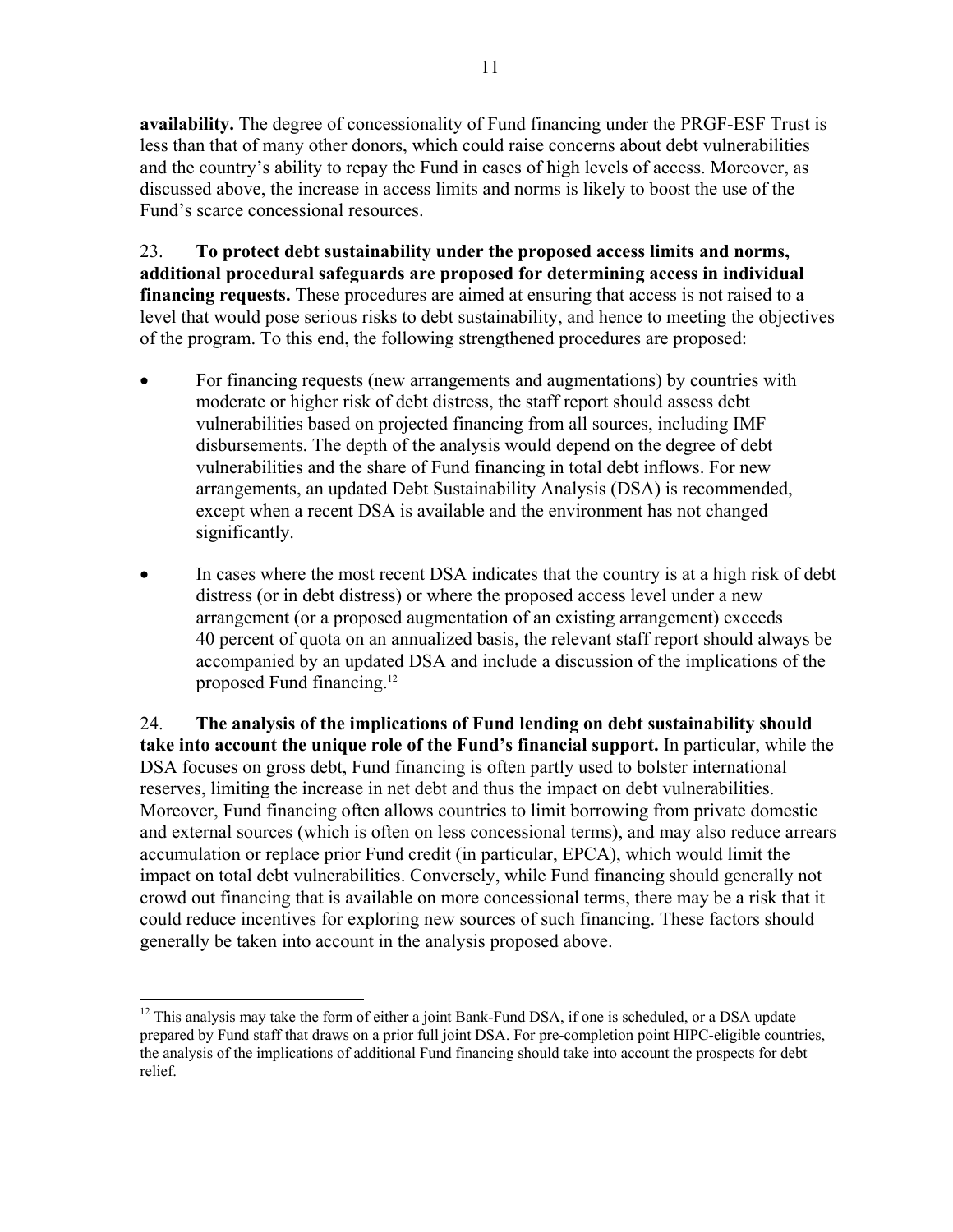25. **To safeguard the Fund's concessional resources and allow for a timely appraisal of potential debt vulnerabilities, it is proposed that the Executive Board be involved at an early stage in high-access financing requests.** When total access is envisaged at more than 180 percent of quota for a PRGF or 90 percent of quota for an ESF, and for augmentations of more than 60 percent of quota, an advance informal Board meeting could serve to inform the Board and alert staff to Directors' concerns on key aspects of the program. Information to the Board would typically include (i) the factors underlying the large balance of payments need, taking into account projected financing from donors, (ii) expectations for the strength of the program, (iii) an assessment of debt vulnerabilities, including the potential impact of IMF financing, and (iv) the impact on the Fund's concessional resources, drawing on the latest available paper on concessional financing prepared by the Finance Department. The meeting should take place before staff reaches understandings, *ad referendum*, with the authorities. In addition, it is also proposed that staff would provide early notice to the Board, for instance in an informal country matters session, of upcoming PRGF/ESF arrangement requests or augmentations where the envisaged financing commitment, in absolute terms, would have a large impact on the Fund's overall concessional resources.

#### **VI. NEXT STEPS**

26. **The new access limits and norms, if approved, will come into effect on the date of the Board decision, while the strengthened procedural safeguards will be subject to a brief transition period.** Specifically, the safeguards on debt vulnerabilities discussed above will become fully effective for Board meetings taking place six weeks after the Board decision on access or later.<sup>13</sup> The safeguards on concessional resource availability will apply to all cases where understandings are expected to be reached ad referendum six weeks after the Board decision or later. As a transition measure, until six weeks after the Board decision on access limits and norms, staff should include a discussion of access and its implications on debt vulnerabilities and resources, as appropriate, either in the staff report or in a statement issued before the Board meeting.

27. **In the second stage of the review of LIC facilities, staff will develop a comprehensive new access framework alongside broader reforms of facilities and concessional financing.** The objective will be to balance projected financing needs, available resources, and debt vulnerability considerations. Moreover, it will be important to make access rules consistent across existing and potential new facilities to avoid arbitrage and reduce the risk that LICs turn to the GRA for financing. Another objective will be to ensure that high-access cases do not unduly constrain access to concessional financing by other members. Finally, access policies will need to be considered in conjunction with potential new policies regarding financing terms and blending.

 $\overline{a}$ 

 $13$  As an additional transitional measure, in the first four weeks during which the new safeguards are fully effective, DSAs and other material can be submitted as a supplement to the staff report up to one week before the proposed Board date. Thereafter, the DSA should be subject to normal circulation procedures.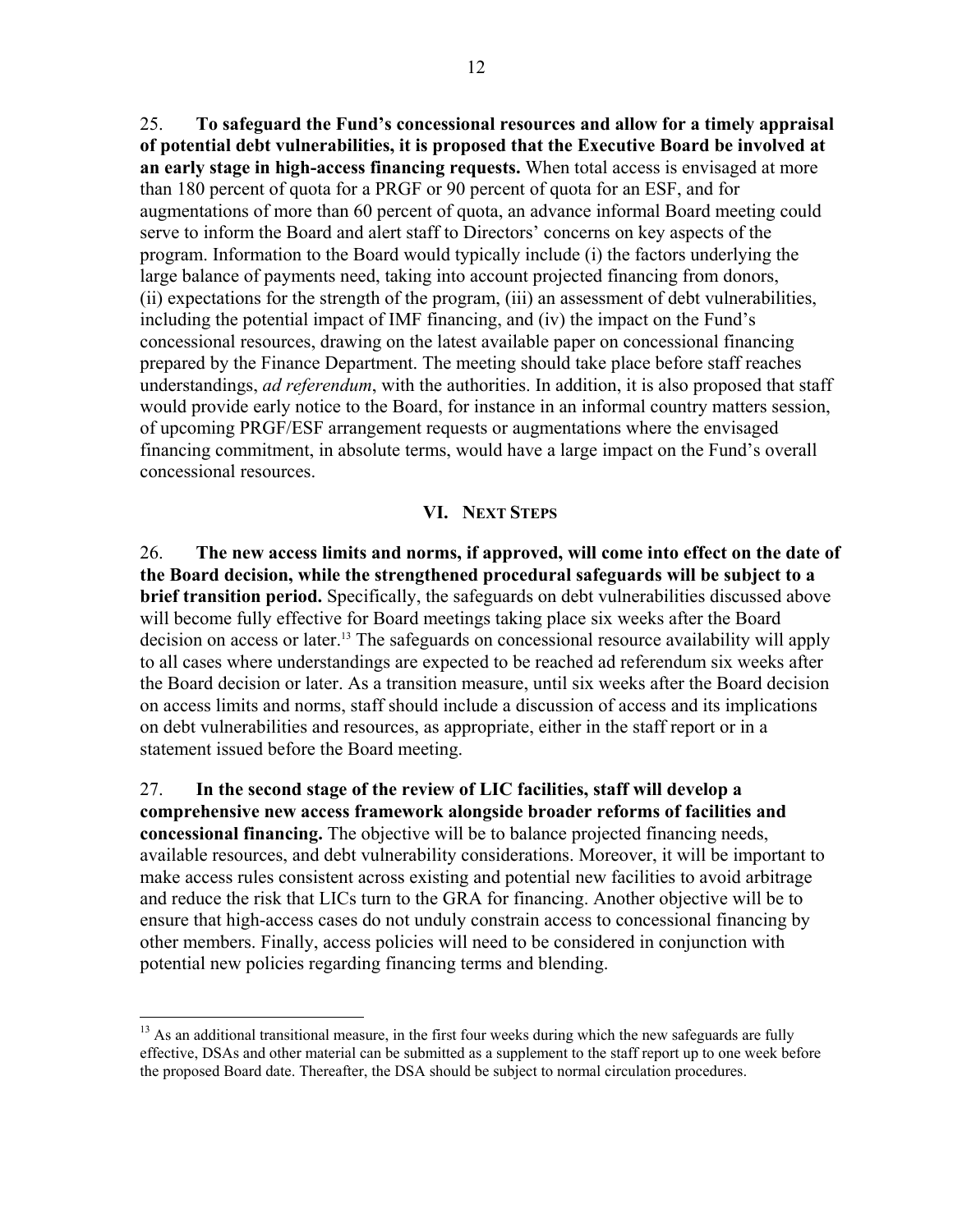28. **In any case, the proposed increase in access limits and norms will be reviewed within one year or replaced by new access policies under a reformed architecture of LIC facilities.** In the event that it takes more time to set up a new facilities and financing framework for LICs, as proposed in *The Fund's Facilities and Financing Framework for Low-Income Countries*, the proposed access limits and norms should be reviewed no later than one year from the date of the Board decision, and possibly earlier if resource or other considerations warrant a revision.